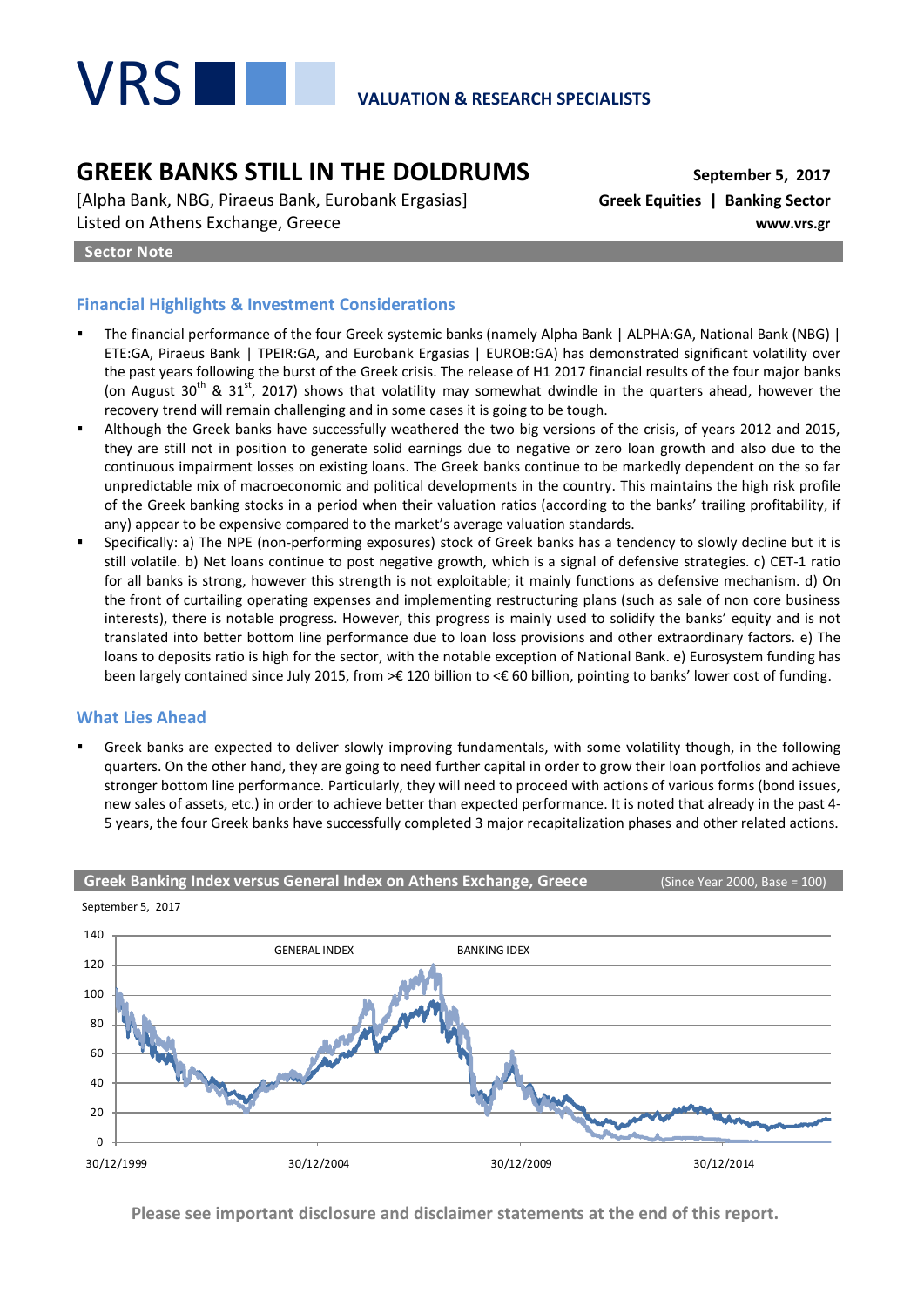#### **Important Note:**

Information contained herein is based on data obtained from recognized statistical services, issue reports or communications, or other sources, believed to be reliable. However, such information has not been verified by VRS, and VRS does not make any representation as to its accuracy and completeness. Opinions, estimates, and statements nonfactual in nature expressed in its research represent VRS's judgment as of the date of its reports, are subject to change without notice and are provided in good faith and without legal responsibility. In addition, there may be instances when fundamental, technical and quantitative opinions, estimates, and statements may not be in concert. Neither the information nor any opinion expressed shall constitute an offer to sell or a solicitation of an offer to buy any shares, warrants, convertible securities or options of "covered companies" by no means.

Valuation & Research Specialists (VRS) are the sole creators and distributors of this report.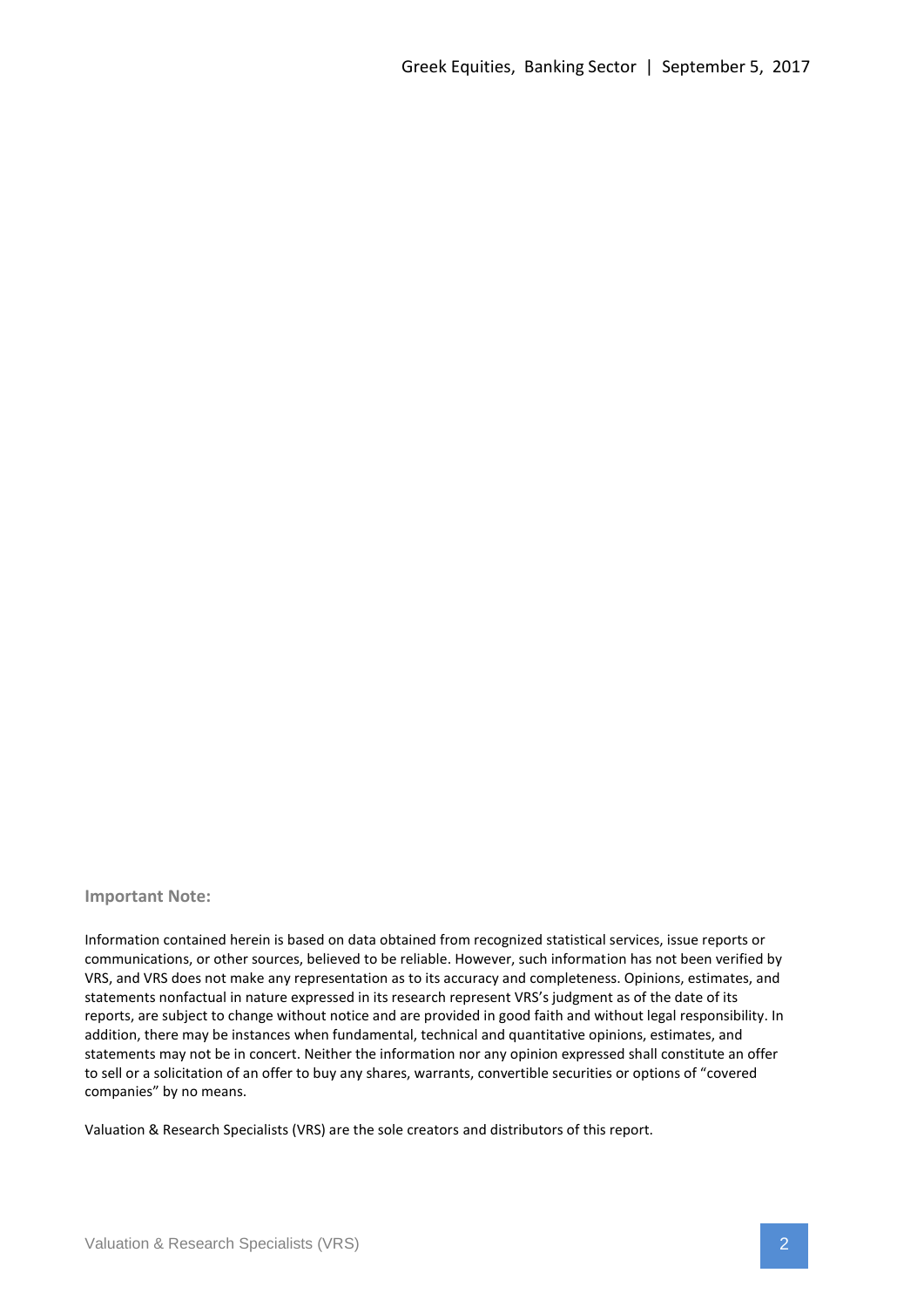Greek Equities, Banking Sector | September 5, 2017

Alpha Bank Stock Price (€) & Transaction Volume | ALPHA:GA Last 52 Weeks | September 2016 – September 2017 Price Close: € 2.04 | Market Cap: € 3,149 million



Source: Athens Exchange.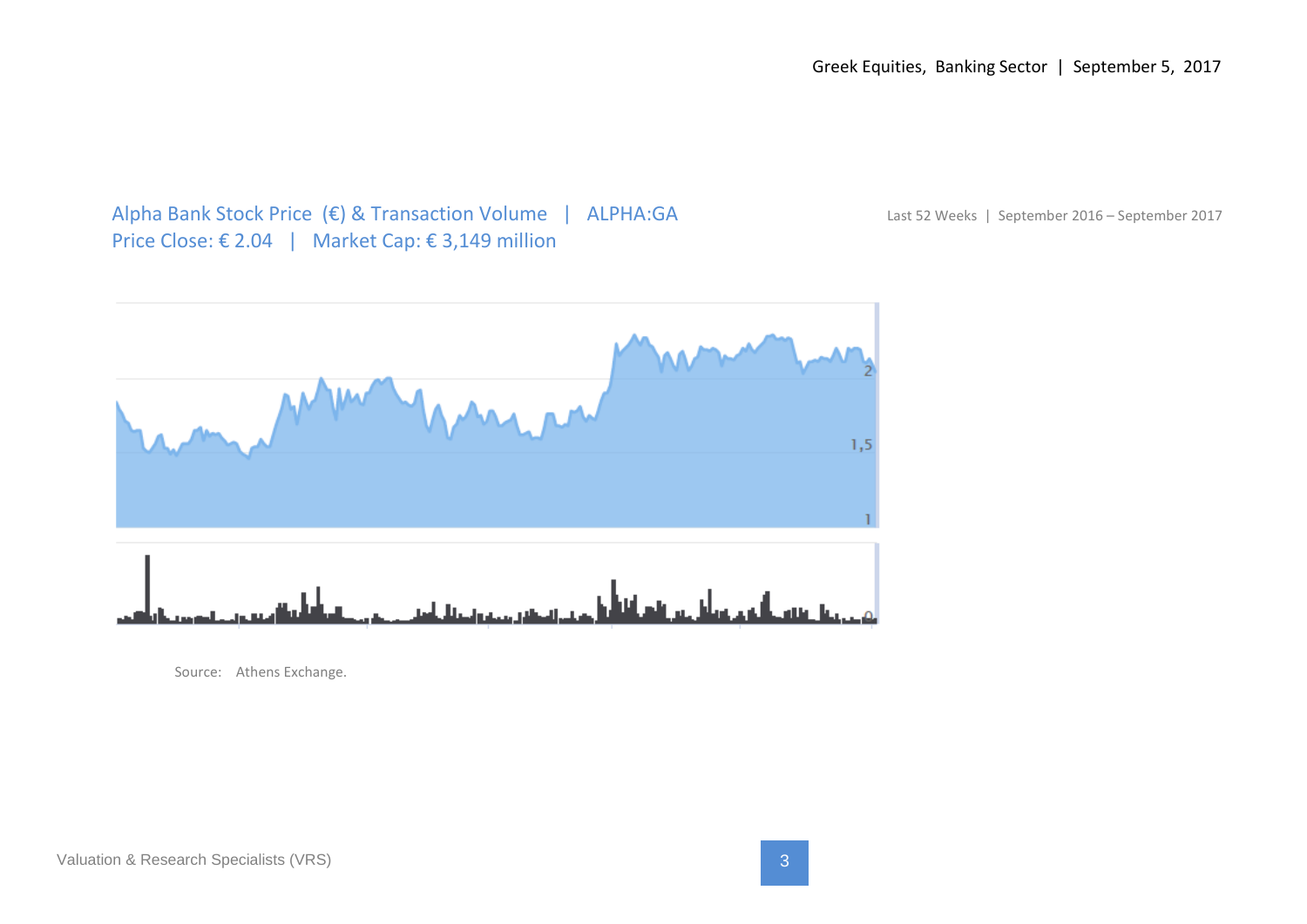National Bank (NBG) Stock Price (€) & Transaction Volume | ETE:GA Last 52 Weeks | September 2016 – September 2017 Price Close: € 0.322 | Market Cap: € 2,945 million



Source: Athens Exchange.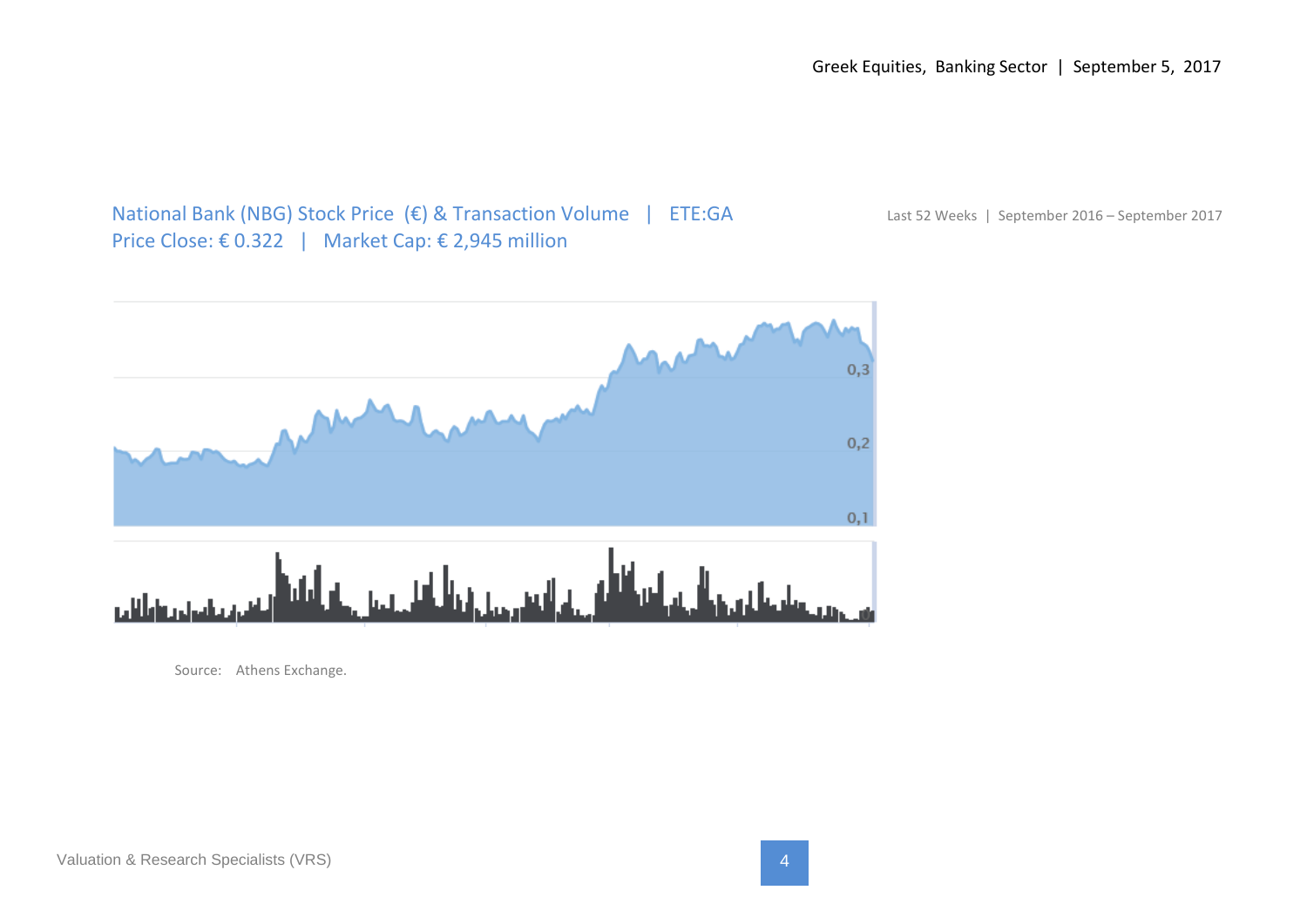Greek Equities, Banking Sector | September 5, 2017

Piraeus Bank Stock Price (€) & Transaction Volume | TPEIR:GA Last 52 Weeks | September 2016 – September 2017 Price Close: € 4.29 | Market Cap: € 1,873 million



Source: Athens Exchange.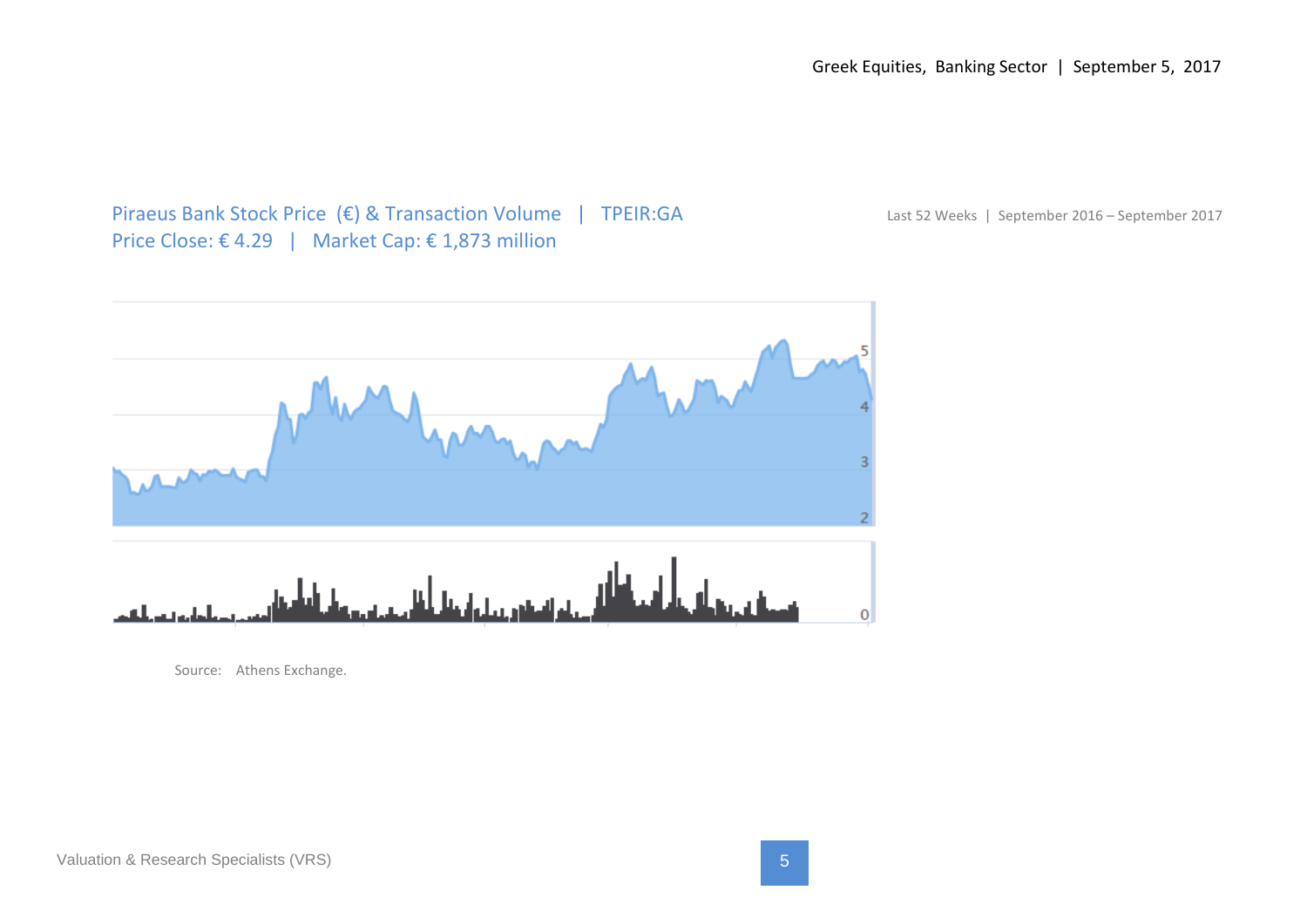## Eurobank Ergasias Stock Price (€) & Transaction Volume | EUROB:GA Last 52 Weeks | September 2016 – September 2017 Price Close: € 0.845 | Market Cap: € 1,847 million

0,75  $0,5$  $0,25$ 

عينان

Source: Athens Exchange.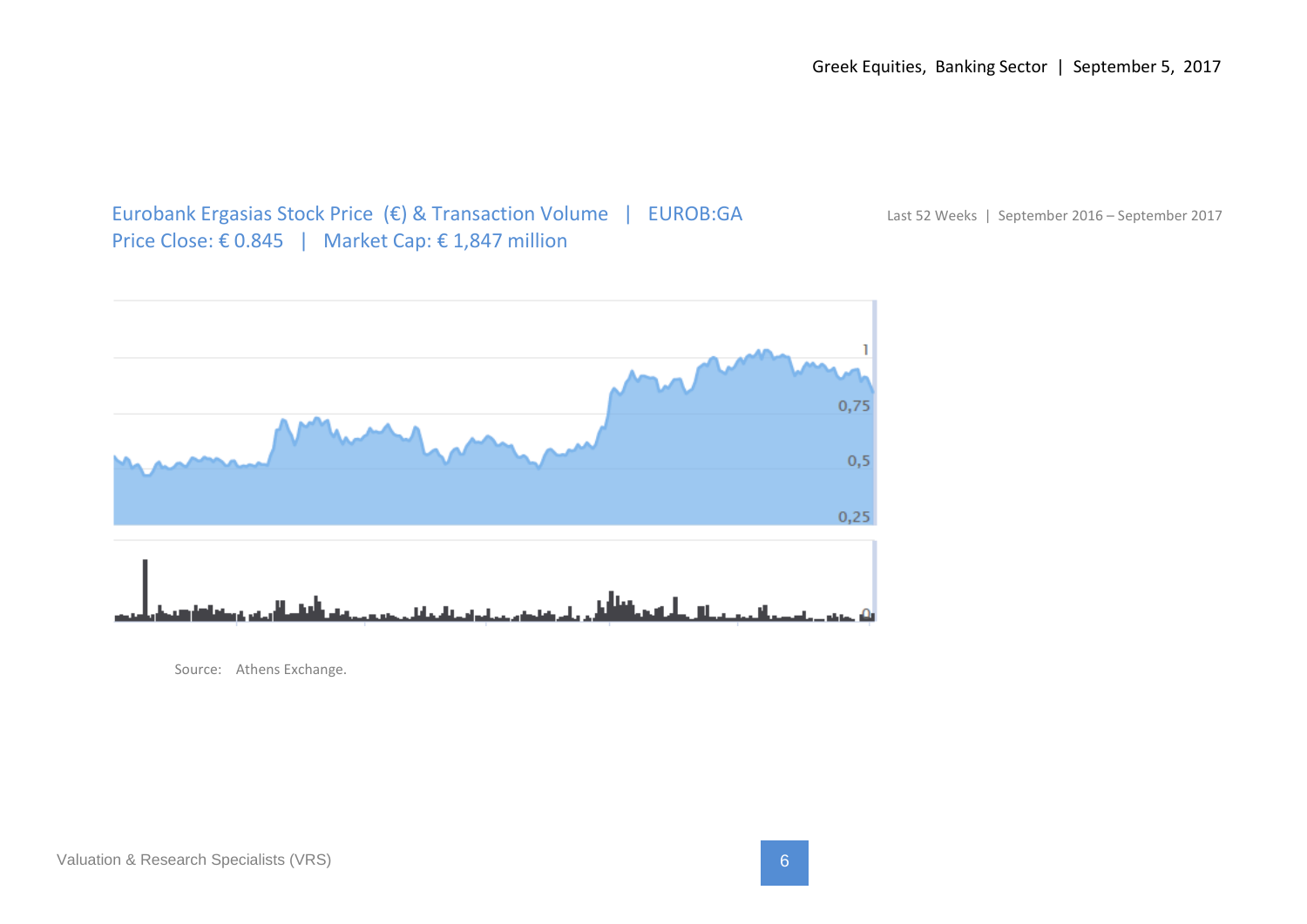NOTES \_\_\_\_\_\_\_\_\_\_\_\_\_\_\_\_\_\_\_\_\_\_\_\_\_\_\_\_\_\_\_\_\_\_\_\_\_\_\_\_\_\_\_\_\_\_\_\_\_\_\_\_\_\_\_\_\_\_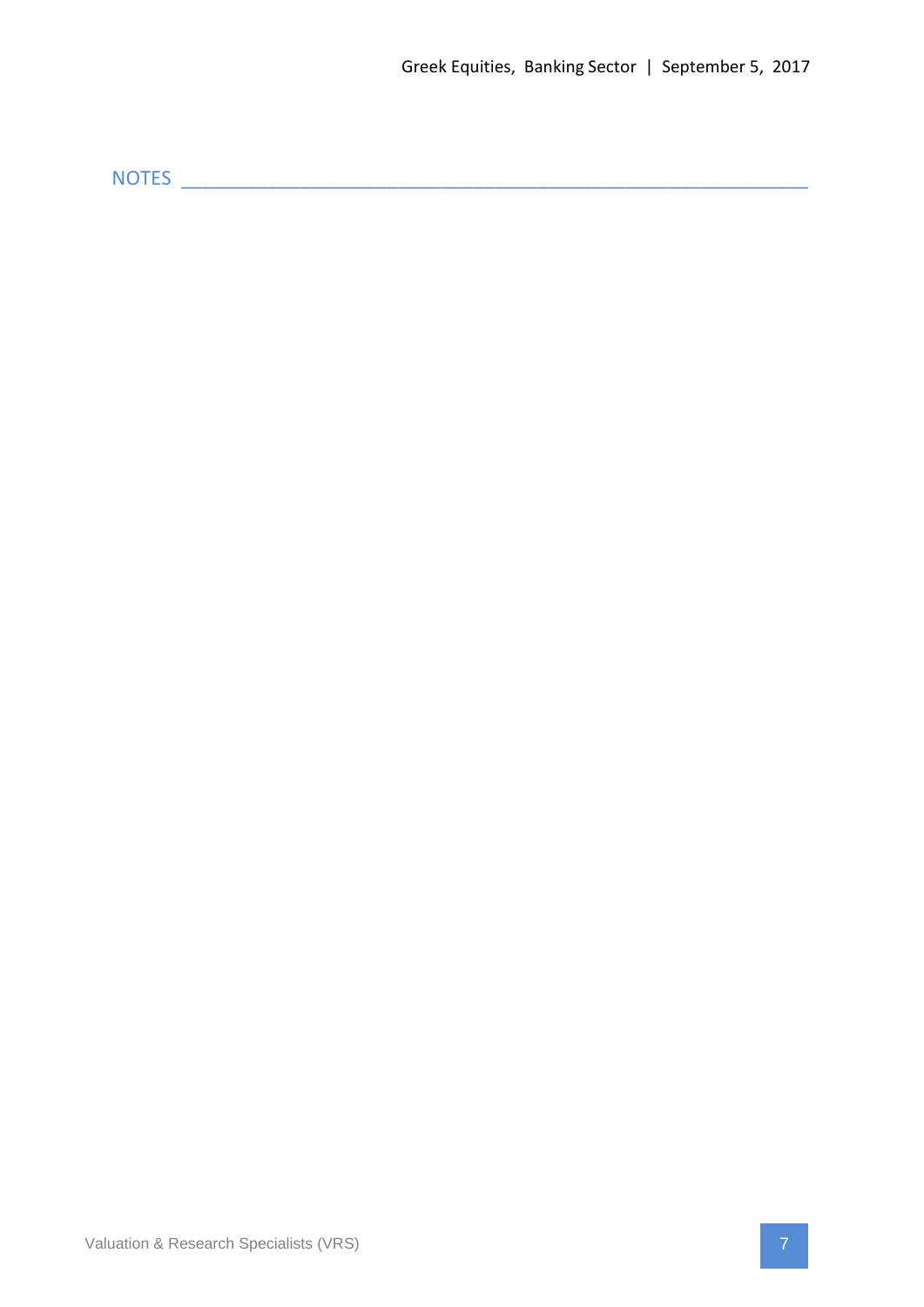NOTES \_\_\_\_\_\_\_\_\_\_\_\_\_\_\_\_\_\_\_\_\_\_\_\_\_\_\_\_\_\_\_\_\_\_\_\_\_\_\_\_\_\_\_\_\_\_\_\_\_\_\_\_\_\_\_\_\_\_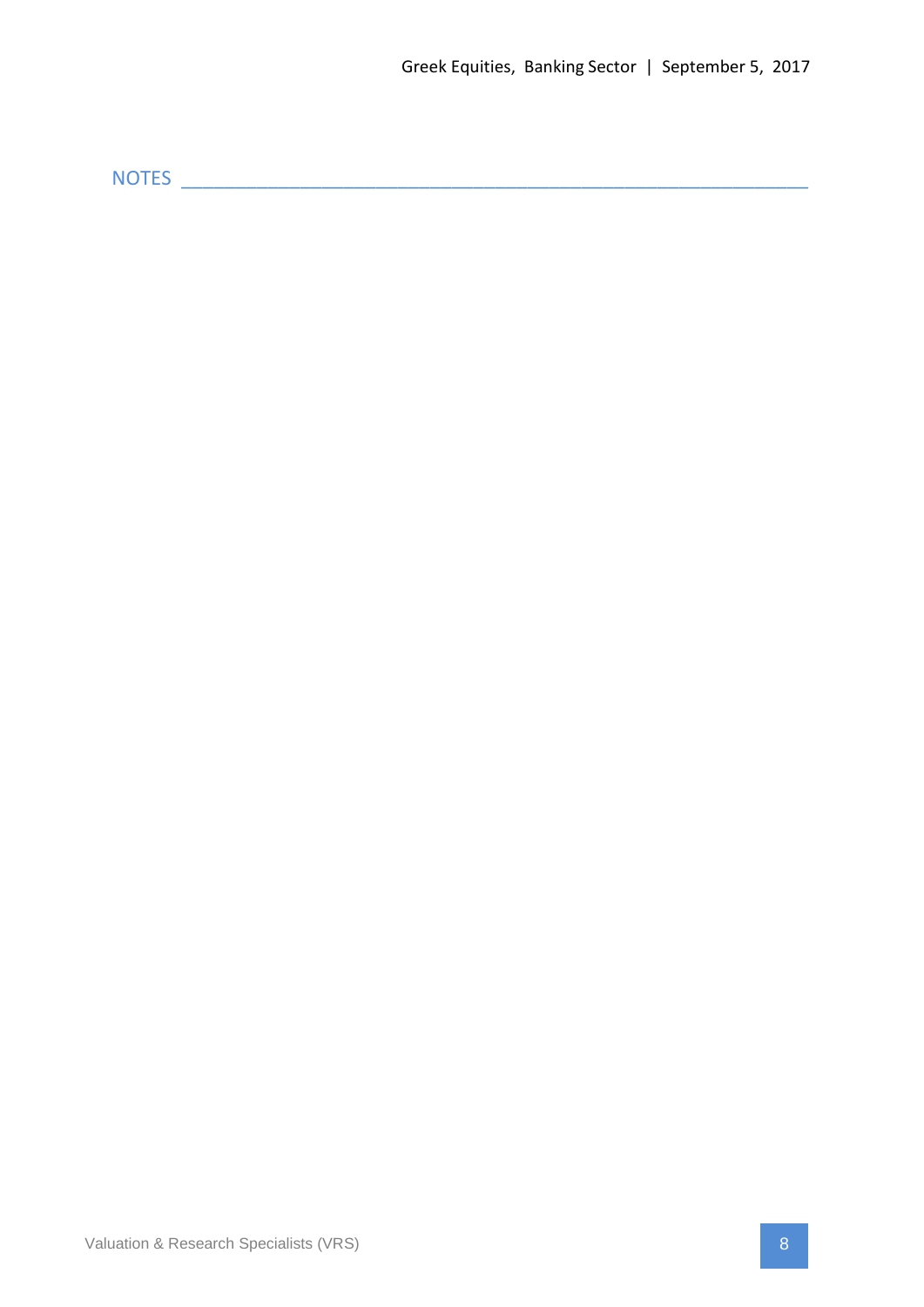

#### **DISCLOSURE STATEMENT (1)**

VALUATION & RESEARCH SPECIALISTS (VRS) is an independent firm providing advanced equity research, quality valuations and value-related advisory services to local and international business entities and / or communities. VRS services include valuations of intangible assets, business enterprises, and fixed assets. VRS's focus business is in providing independent equity research to its institutional and retail clients / subscribers.

#### **VRS is not a brokerage firm and does not trade in securities of any kind. VRS is not an investment bank and does not act as an underwriter for any type of securities.**

VRS accepts fees from the companies it covers and researches (the "covered companies"), and from major financial institutions. The sole purpose of this policy is to defray the cost of researching small and medium capitalization stocks which otherwise receive little research coverage. In this manner VRS can minimize fees to its clients / subscribers and thus broaden investor's attention to the "covered companies."

VRS analysts are compensated on a per-company basis and not on the basis of their recommendations. Analysts are not allowed to solicit prospective "covered companies" for research coverage by VRS and are not allowed to accept any fees or other consideration from the companies they cover for VRS. Analysts are also not allowed to trade in the shares, warrants, convertible securities, or options of companies they cover for VRS.

Furthermore, VRS, its officers, and directors cannot trade in shares, warrants, convertible securities or options of any of the "covered companies." VRS accepts payment for research only in cash and will not accept payment in shares, warrants, convertible securities or options of "covered companies" by no means.

To ensure complete independence and editorial control over its research, VRS follows certain business practices and compliance procedures. Among other things, fees from "covered companies" are due and payable prior to the commencement of research and, as a contractual right, VRS retains complete editorial control over the research process and the final equity analysis report. Information contained herein is based on data obtained from recognized statistical services, issue reports or communications, or other sources, believed to be reliable. However, such information has not been verified by VRS, and VRS does not make any representation as to its accuracy and completeness. Opinions, estimates, and statements nonfactual in nature expressed in its research represent VRS's judgment as of the date of its reports, are subject to change without notice and are provided in good faith and without legal responsibility. In addition, there may be instances when fundamental, technical and quantitative opinions, estimates, and statements may not be in concert. Neither the information nor any opinion expressed shall constitute an offer to sell or a solicitation of an offer to buy any shares, warrants, convertible securities or options of "covered companies" by no means.

#### **DISCLOSURE CHECKLIST**

| <u>Mared</u><br>lompany | Bloomberg | Reuters | stock:<br><sup>o</sup> rice | Date             | closure<br>Dısı |
|-------------------------|-----------|---------|-----------------------------|------------------|-----------------|
| :raal/<br>Banks         | $- -$     | $- -$   | $- -$                       | 2017<br>nber<br> | $- -$           |

1. VRS has acted as financial consultant for the covered company within the past 24 months.

2. VRS has sent the research report to the covered company, prior to publication or dissemination, for factual verification.

3. VRS has changed the contents of the initially sent report, with respect to: only factual changes have been made.

4. VRS has received compensation from the covered company for the preparation of this research report.

5. VRS produces research reports for this company on systematic basis.

6. VRS produces research reports for this company on demand basis.

7. VRS has produced a research report for this company within the past 12 months.